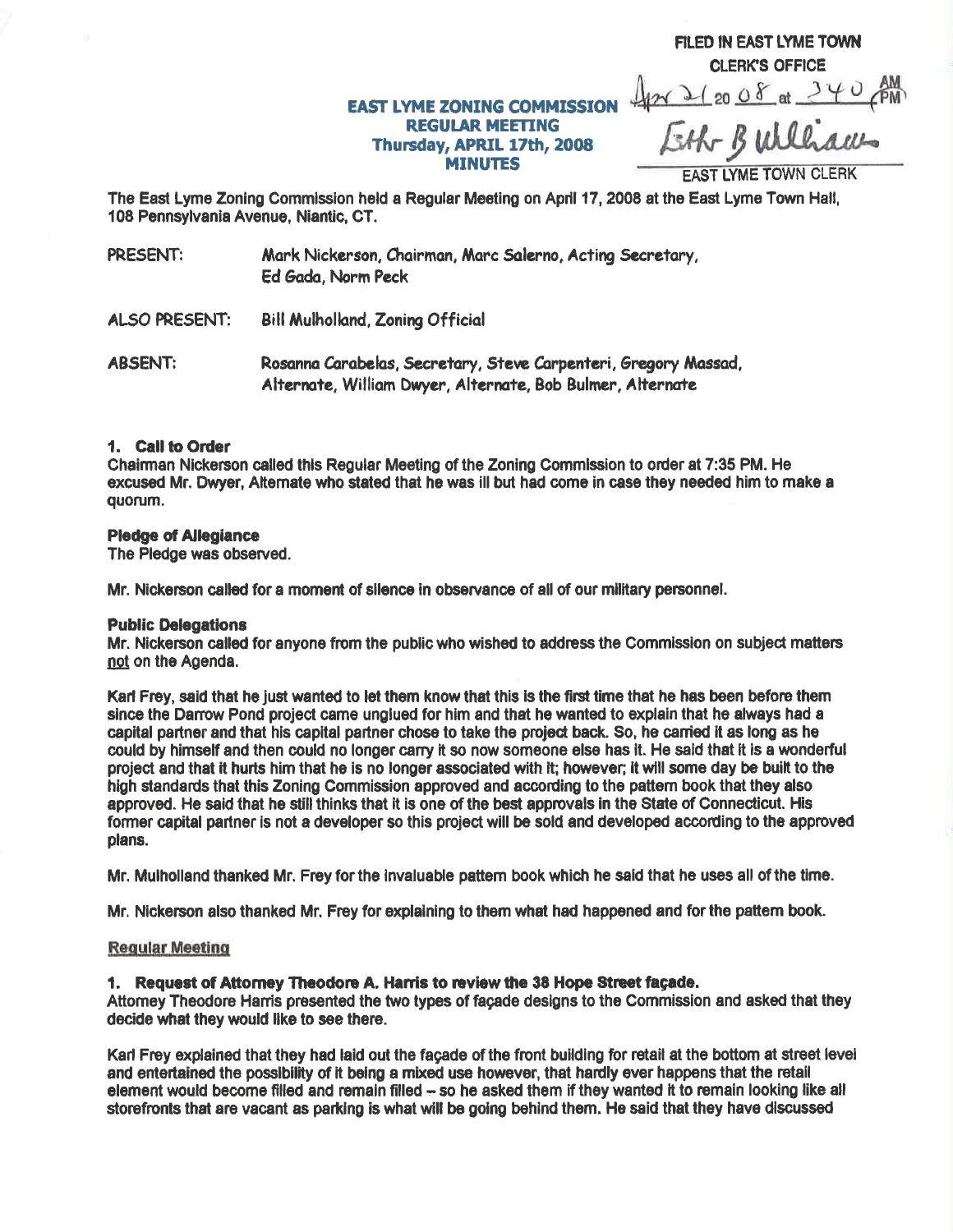this with Mr, Mulholland and that he has suggested that it be presented to the Commission with the oflions. He brought samples of frosted glass that appears opaque and said that if it is all glass that it will look like a storefront that is for lease and always empty.

Mr. Gada asked ebout the l-Beam construc{ion at the bottom of the fiont building and asked if there is concrete there for parking.

Mr. Frey said yes, there is concrete there for parking and that the other buildings are town home style and they will have garages. For the front building he said that they will not see the cars as they will have the glass or a combination of aluminum shutters that are in the Plantation style and the glass. He said that the intent was to always have the lower area in the front be for parking. He said that they can do some louvers on some of the storefronts and some glass or a combination of glass and louvers.

Mr. Peck asked what was approved.

Attomey Hamis noted that the original exhibit was posted on the side wall and pointed it out. The plans that had been approved were also laid out forthe Commissioners lo look over.

Mr. Nickerson asked if the glass would be such that you could not see through it. Mr. Frey said that was correct  $-$  you would not be able to see through it.

Mr. Nickerson asked if that would then make it look like all fake and empty storefronts.

Mr. Mulholland said that in thinking about this that they should thinks in terms of the storefront being some 9' tall and some 3 to 4 feet wide and that they have to decide if they want glass or louvers (pre-baked finish offwhite plantation type aluminum) or a combination of both. He said that there would be a whole different look if they were to have only the louvers.

Mr. Nickerson said that he does not think that they ere looking for all louvers as that would make it look like something that you would see on backstreet Boston and not here. Mr. Mulholland suggested that they could mix and match the louvers and glass for a nice effect.

Mr. Frey and Mr. Mulholland then pointed out the architect's renderings and the combination of louvers and glass and what they would look like.

Mr. Nickerson said that he would agree that at some point the fake storefronts would become 'old' and that he is comfortable with the architect's design and the mix and match of louvers and glass.

Mr. Frey said thet he wanted to compliment Mr. Mulholland for being as asset to the Tovn and them in working together on this projecl.

Mr. Peck said that he would be in favor of this as long as the landscape plan is as presented with allthe trees. He added that he likes the lower trees for coverage.

Mr. Mulholland noled that the landscape plan has already been approved and that he would go over it to make sure that it is correct.

Mr. Nickerson said that the louvers and glass does not appear to upset the project or cheapen it in any way.

#### \*\*MOTION (1)

Mr. Peck moved to approve the combination of glass and louvers as shown on Exhibit A and Exhibit B for the facade of the 38 Hope Street project; subject to adjusting the streetscape/trees on the landscape plan as necessary. Mr. Salemo seconded the motion.

Vote:  $4-0-0$ . Motion passed.

Mr. Nickerson sald to Mr. Frey that it was great to see him again.

#### 2. Open Space Presentation - Art Carlson

Mr. Nickerson said that they would have an open space presentation from Art Carlson.

East Lyme Zoning Commission Regular Meeting Minutes -- April 17, 2008 2014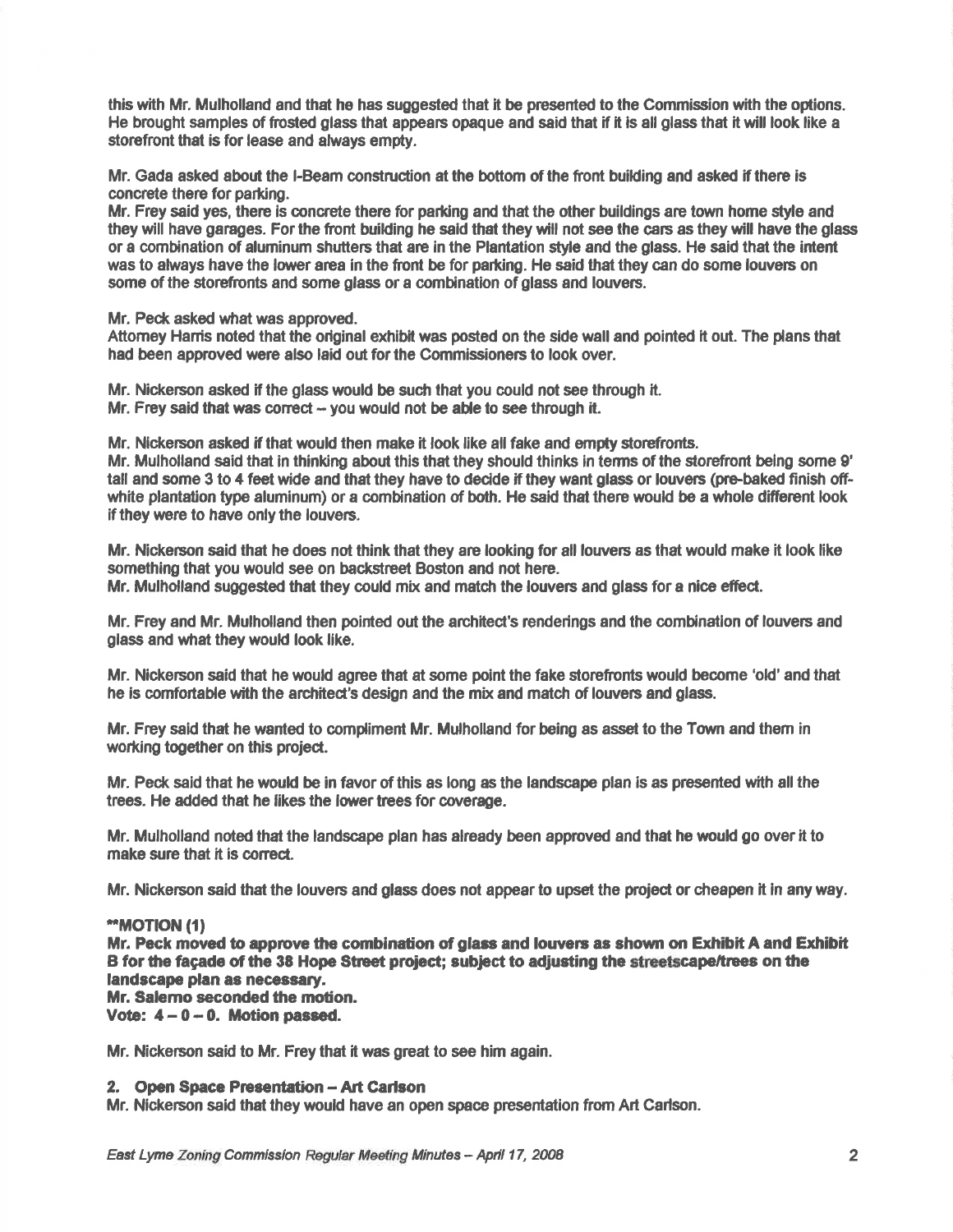Art Carlson said that a year an a half ago in September that he was commissioned to look at the open space and that a subcommittee was set up for that purpose. They compiled information and the subcommittee has since been disbanded and from that time he and Meg Parulis have put the details on it and he has been to the various Boards and Commissions presenting it. It will go to the public in the form of presentations and then to a Public Hearing and the idea would be to adopt this now rather than to wait for the rest of the POCD to be updated.

The idea here was to see what they have – so they plotted those areas of 10 acres or more and it turns out that they comprise some 60% of the Town. Their definition of open space is a practical one -- land that people can walk on whenever they want - and hence there is a difference between perceived open space and open space that you can really walk on and use and that does not include institutional. Actual open space would include areas such as Rocky Neck and Nehantic Forest. They next asked the function of open space and how it would differ from perhaps - the library?

They found that the most important characteristics that open space can provide includes:

- Protection for drinking water supply providing the best filtration and that when you do something to the  $\triangle$ open space that it changes this ability
- Provides water access for kayaking, canoeing, fishing etc.
- Comprised of agricultural lands you can grow profitable crops on 10 acres and there are prime familands in this area and historical farms that have been operating as farms
- ♦ Forest park and greenway areas
- **Ball parks**  $\bullet$
- Unique geological features  $\bullet$
- Cultural and historical buildings such as the Thomas Lee House  $\bullet$
- Bio-diversity areas as defined by the State  $\bullet$
- They would prefer to own 100 acres together rather than 10 parcels of 10 acres each  $\bullet$

Mr. Carlson said that they then looked at aquifer protection as we have a water supply system that pushes out around 2M gallons per day of water; and they looked at I-95 with the accidents and spillage from the accidents and the need to protect the aquifers. He said that when he first worked with Ms. Parulis on this that they had circles around certain areas which are the aquifer protection areas and that those areas have since been expanded to the larger area as any drop of water runs eventually towards the Sound and; the natural character of the area is that it grabs and purifies the water. He explained all of the aquifer areas noting that one relates to Waterford, Montville and Salem and that they would have to speak with them about it. He cited the continued concem over the I-95 problem with the accidents and spillage that could run into the aquifer area.

Regarding the water issue he said that the Niantic River Basin Study asked how does impermeable surface areas affect the quality of the water and the answer was that it would degrade it and would cause the water to run off faster. If there is more than 10% impermeable surface area there is a difference in the quality of the water. He noted that the things that they saw for the most part were non-scientific. And - if they want the space that he had been showing them that sits over the aguifers as open space then they would have to buy it or have it gifted to the Town. The Girl Scout Camp and White Gate Farm are around 200 acres and all function properly today as agricultural, etc and the idea is to have them stay as they are and either they go to the Town when people pass on or the Town obtains the right of first refusal to buy the property. He cited Hathaway's farm are prime property as it is directly on the aquifer and has a sand and gravel pit and they can put foot paths there. If this came on the market and they could buy it then there is a forest block under their control and they can go and do this anywhere in the Town. He suggested that it would take 20 years to do this. He said that they also looked at developing a footpath system in Town as at their most fundamental level a footpath provides physical and mental health benefits. He noted that he also has never known a piece of open space that was resented by the next generation and that this can be proven by asking if anyone would like to sell back McCook's Point.

He presented a map board of the open space vision that they came up with from this study and noted that where all of the yellow areas area that they would turn to green as open space. There would be 50 miles of footpaths and the open space would go from 17% to 29%. He also showed the pointage system that they had classified the properties by that they had indicated that they would ideally want the Town to acquire.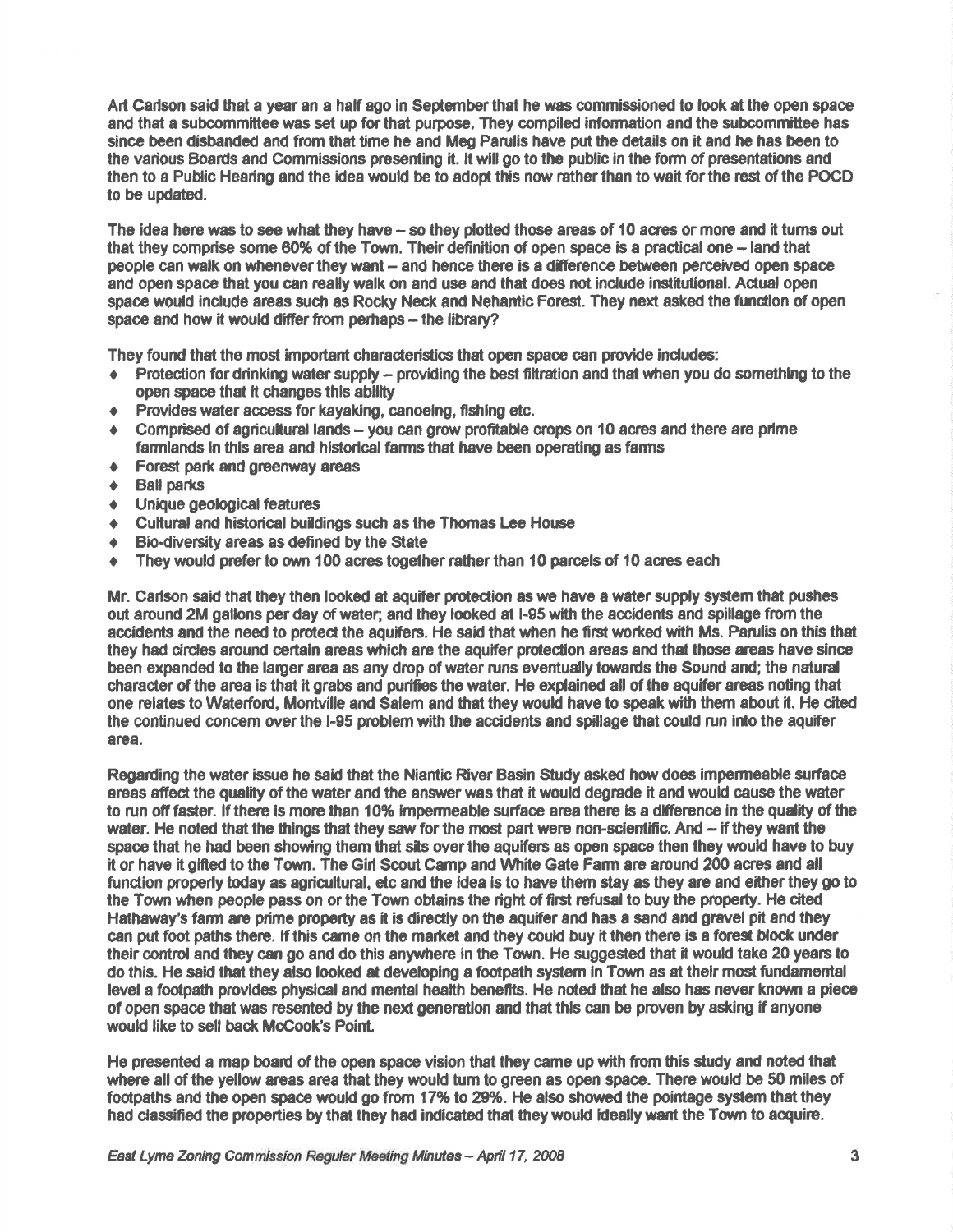In providing physical and mental good will he said that open space is on par with the Library and Fire and Police. He said that there is money available for this if they use the right criteria and do a good job. If they do not do anything then the potential build-out for this property is about 3500 houses and he would make no judgment on that.

He lastly noted what a good staff that they have in the Town departments although he has been most intimate with Planning and has some really nice maps that can be shared and that Water & Sewer has taken an interest in and been looking at. He said that during his traveling presentation that one person asked how this affects the landowners who are mentioned as having property that they would want to acquire. He said that they are not afiected at all.

Mr. Gada said that he had indicated that there is some money available for this and asked where from. Mr. Carlson said that Guilford just got \$500,000 on a \$1.5M purchase and that the money comes from Federal and State grants.

Mr. Salemo said that the vision is ideal and asked if he was suggesting that they take over Scott's Farm. Mr. Carlson said no; he is just suggesting that if it comes available that they get involved at that time. He also suggested that the Sportsman's Club of some 250 acres would be of interest as those types of things have a habit of going out of business. He said that they could also offer to reduce taxes on some property in return for a conservation easement which is a win-win situation.

Mr. Nickerson said that he had said that the open space committee has been disbanded and asked who is doing this now.

Mr. Carlson said that he and Meg Parulis are doing this.

Mr. Nickerson asked what it is that they are trying to rush out to the public; and how did it go at the Board of Selectmen last night; and - is the rush in case there is a piece of land out there and they want the money for it.

Mr. Carlson said, well - yes.

Mr. Nickerson asked if he was aware that there is an aquifer protection commission and that the Zoning Commission is charged with the aquifer protection.

Mr. Carlson said yes - and added that they have already gone beyond that aspect.

Mr. Nickerson and Mr. Mulholland said that they have stringent aquifer protedion guldelines in this Town and that they are the guardians of the aquifer protection system for the Town and that the Town has always been ahead of others in aquffer protedion.

Mr. Carlson said that he was aware of that and agreed that they do a good job.

Mr. Nickerson said -- that being said -- there is 3% industrial/commercial land in this Town and while he is not here to increase that, this Town is in a money crunch now and will be even more so. He asked what is going to happen and what is his argument going to be when he and Ms. Parulis ask for \$10M to buy open space.

Mr. Carlson said that he did not consider that but the Town almost spent \$14M on a Public Safety building and the Town has a \$60M budget and that this is a rational way to keep the land as it is and from a money view it is affordable based on the \$60M budget; plus there is some Federal and State money available possibly amounting to one-third of a purchase. He said that he does not deny that it costs dollars, everything does. He said that they need 51% of the vote block for this and that he is comfortable with what they came up with. He also noted that if property was given to the Town then it would come off the tax rolls and that he figured that for one property that it would cost each taxpayer another 18 cents each to cover it.

Mr. Peck asked what would be voted on by the people.

Mr. Carlson said that this would undoubtedly be an addendum to the POCD along with the stormwater standards.

Mr. Peck said that he thinks that it is a good tool and that it should be a part of the plan with an explanation. He suggested also the Master Plan Development could be a tool with this and that it might be something that would be better than re-zoning.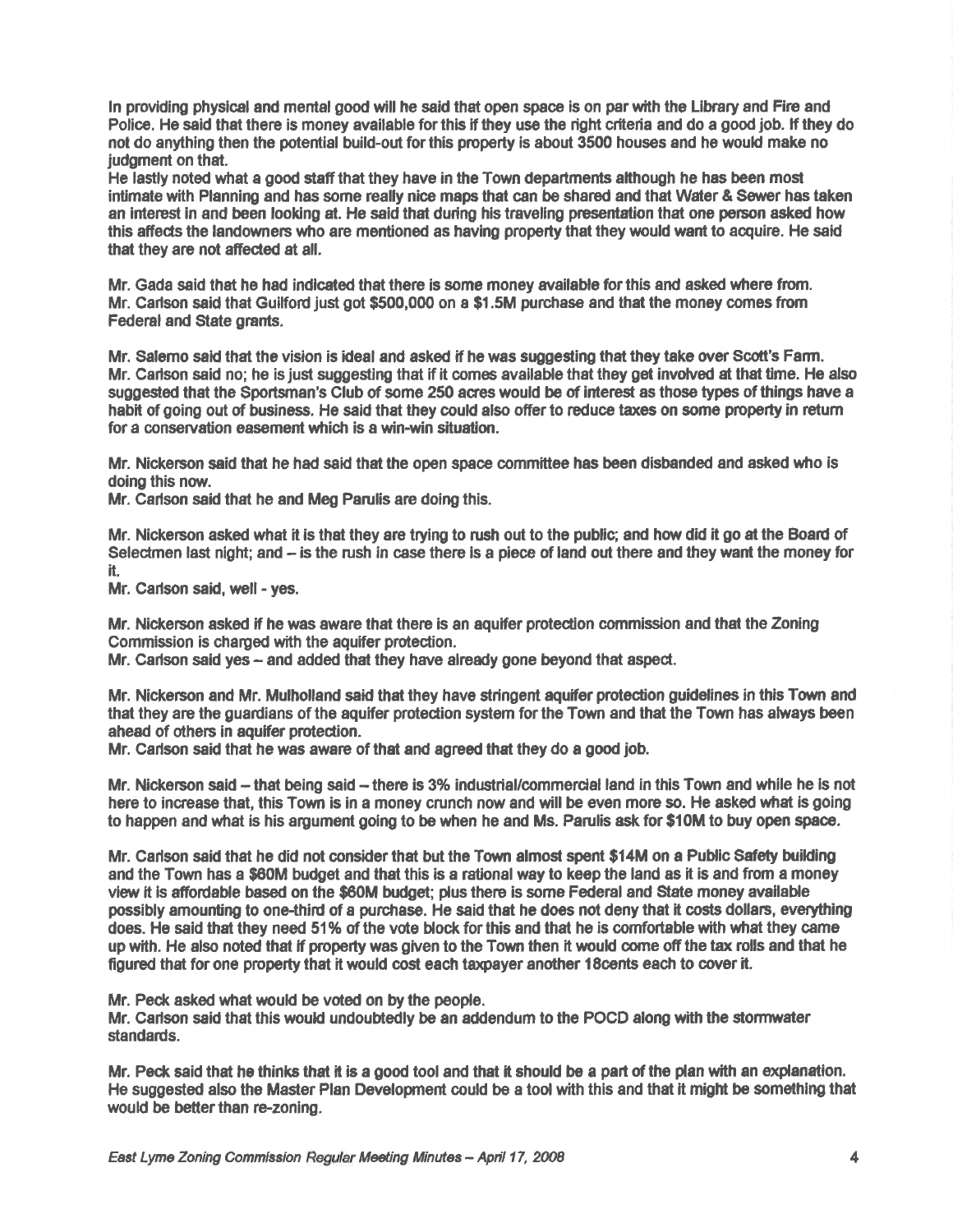Mr. Mulholland said that lhey have been using fom-based zoning and considering sensitive areas for some time now.

Mr. Gada asked what the general opinion was of the Board of Selectmen.

Mr. Carlson said that no one disagreed with this. He added that two of the Commissions that he presented to also applauded after the presentation and that there were very few questions.

Mr. Nickerson asked who would be running this - Planning?

Mr. Carlson said that would be taken up farther down the road and that he did not know.

The Commisslon thanked Mr. Carlson for hls presentation.

#### 3. Zoning Fees

Mr. Mulholland presented the prcposed new schedule of fees with the various changes as indicated by the Commissioners at a previous meeting.

#### \*\*MOTION (2)

Mr. Salemo moved to approve the new Schedule of Fees for the Zoning Commission as presented. Mr. Gada seconded the motion.

Vote:  $4 - 0 - 0$ . Motion passed.

4. Approval of Minutes - Public Hearing I, Public Hearing II and Regular Meeting Minutes of April 3, 2008 and \$pecial Mecting Minutes of April 10,2008.

Mr. Nlckerson called fordiscussion on, or conecfions to the Public Hearing I and ll and Regular Meeting Minutes of April 3, 2008.

Mr. Gada asked that the headers, first lines and page tag lines of Public Hearing I, Public Hearing II and the Regular Meeting of April 3, 2008 be corrected from April 4, 2008 to read the proper meeting date of April 3, 2008 in all instanees where it appeas.

#### \*\*MOT|ON (31

Mr. Salemo moved to approve the Public Hearing I, Public Hearing II and Regular Meeting Minutes of April 3, 2008 as amended. Mr. Gada seconded the motion.

Vote:  $3 - 0 - 1$ . Motion passed. Abstained: Mr. Nickerson

Mr. Nickerson called for discussion on, or corrections to the Special Meeting Minutes of April 10, 2008.

#### \*MOTION (41

Mr. Salemo moved to approve the Special Meeting Minutes of April 10, 2008 as presented. Mr. Gada seconded the motion. Vote:  $4 - 0 - 0$ . Motion passed.

#### Old Buginess

1. Stormwater There was nothing new to report.

2. Subcommittee - Niantic Village - CB Zones (Mark Nickerson, Marc Salerno & Norm Peck) Mr. Salemo said that they are working on this.

#### 3. Subcommittee - Adult Uses (Rosanna Carabelas)

Mr. Mulholland said that this is with the Attomey who is working on the language.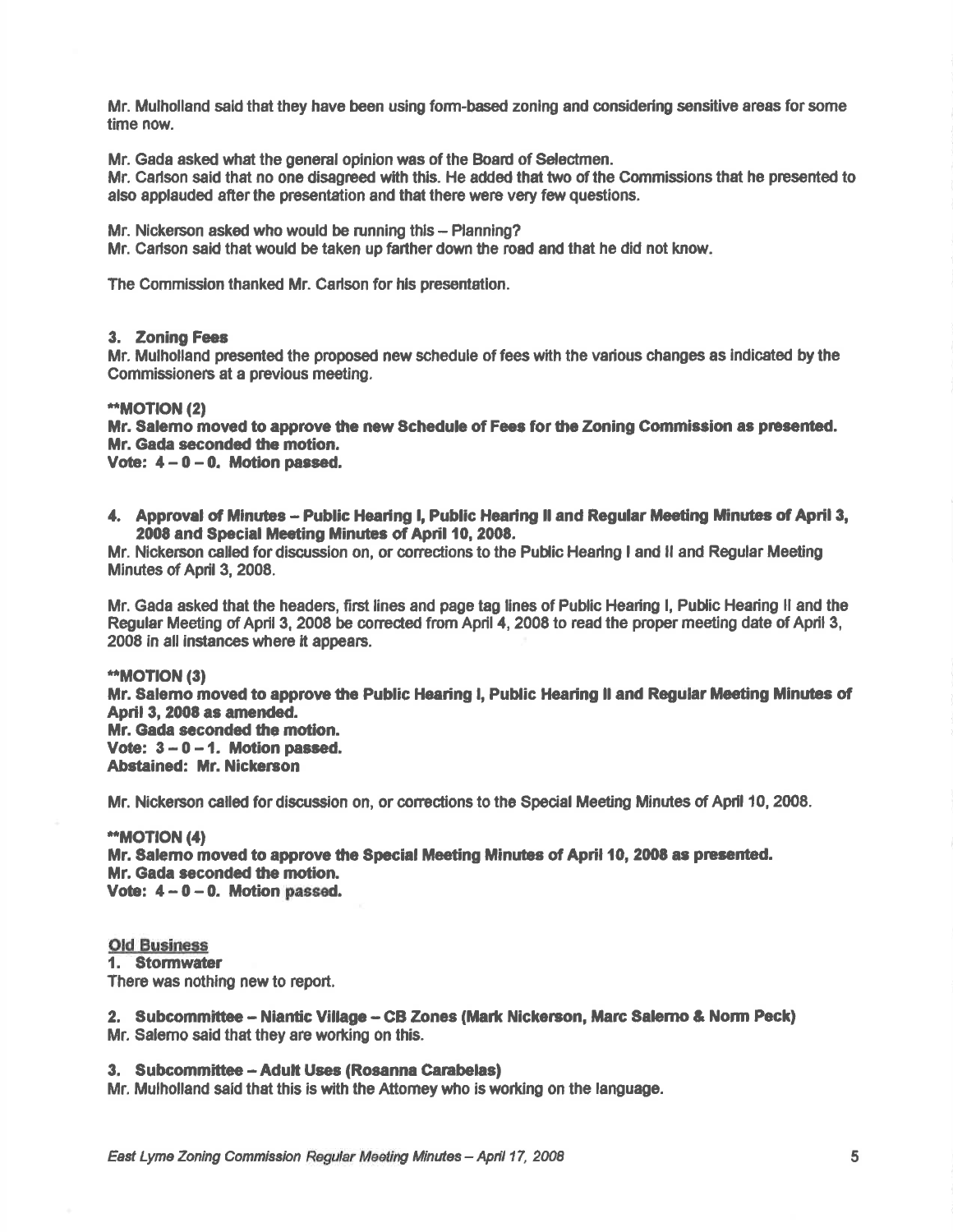#### 4. Transitional Zones Subcommittee - (Marc Salemo & Norm Peck)

Mr. Salerno reported that he and Mr. Peck would be setting up a meeting with Mr. Mulholland to go over what they have and to work on this.

#### **New Business**

1. Any other business on the floor, if any, by the majority vote of the Commission. There was none.

#### 2. Zoning Official

Mr. Mulholland reported that the Irish Pub expects to be open in twelve weeks and that there is a new owner of the former Wild Bill's Pizza on the comer of Hope Street and that they plan to open as a pizza place with a requiar menu restaurant.

3. Comments from Ex-Officio

There was no one present and no report.

# 4. Comments from Zoning Commission liaison to Planning Commission

There was no report.

#### 5. Comments from Chairman

Mr. Nickerson said that she did not have anything further to report.

#### 6. Adjournment

\*\*MOTION (5)

Mr. Salemo moved to adjourn this Regular Meeting of the East Lyme Zoning Commission at 9:15 PM.

Mr. Gada seconded the motion. Vote:  $4-0-0$ . Motion passed.

Respectfully submitted,

Karen Zmitruk. **Recording Secretary**